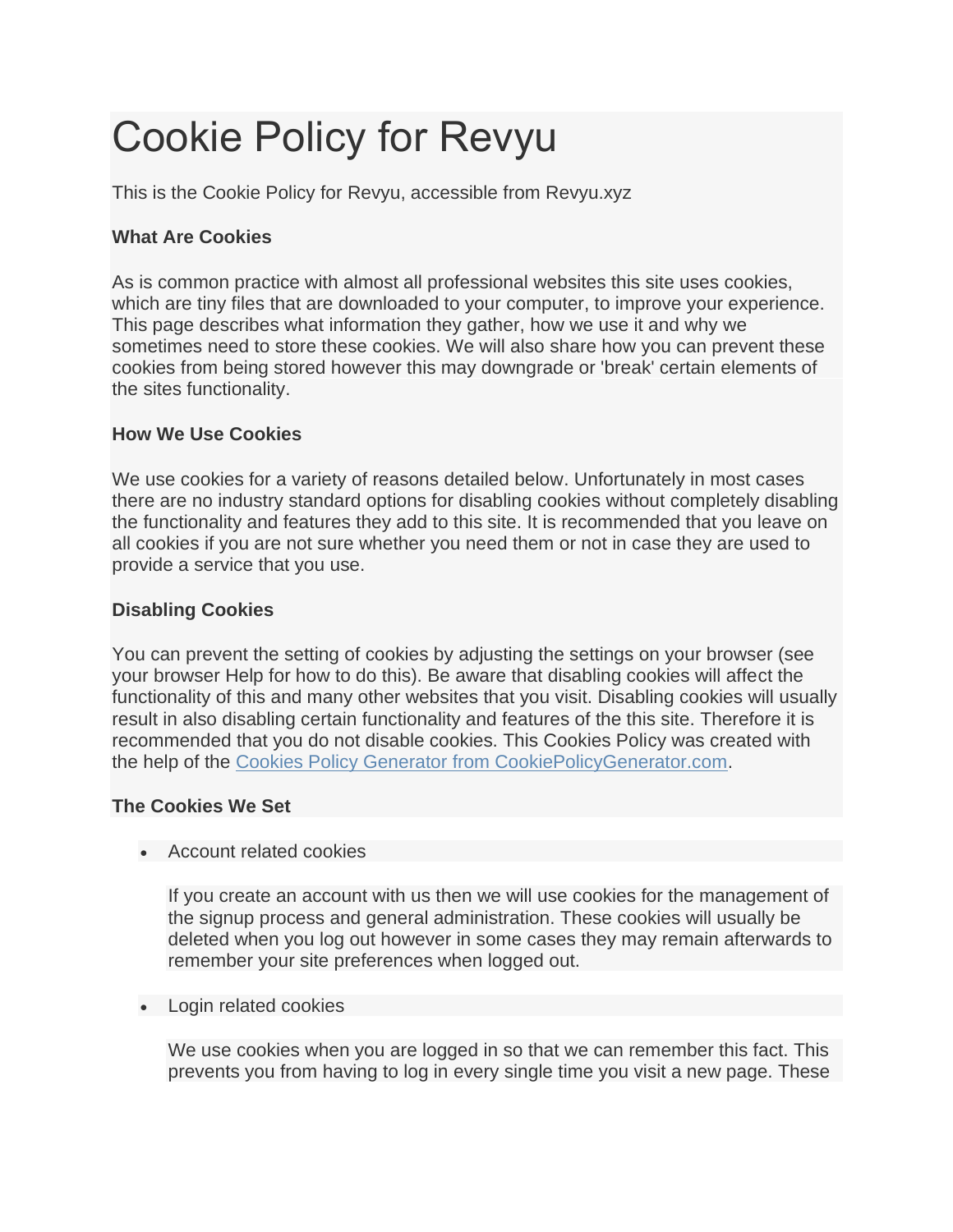cookies are typically removed or cleared when you log out to ensure that you can only access restricted features and areas when logged in.

• Email newsletters related cookies

This site offers newsletter or email subscription services and cookies may be used to remember if you are already registered and whether to show certain notifications which might only be valid to subscribed/unsubscribed users.

• Orders processing related cookies

This site offers e-commerce or payment facilities and some cookies are essential to ensure that your order is remembered between pages so that we can process it properly.

• Surveys related cookies

From time to time we offer user surveys and questionnaires to provide you with interesting insights, helpful tools, or to understand our user base more accurately. These surveys may use cookies to remember who has already taken part in a survey or to provide you with accurate results after you change pages.

• Forms related cookies

When you submit data to through a form such as those found on contact pages or comment forms cookies may be set to remember your user details for future correspondence.

• Site preferences cookies

In order to provide you with a great experience on this site we provide the functionality to set your preferences for how this site runs when you use it. In order to remember your preferences we need to set cookies so that this information can be called whenever you interact with a page is affected by your preferences.

#### **Third Party Cookies**

In some special cases we also use cookies provided by trusted third parties. The following section details which third party cookies you might encounter through this site.

• This site uses Google Analytics which is one of the most widespread and trusted analytics solution on the web for helping us to understand how you use the site and ways that we can improve your experience. These cookies may track things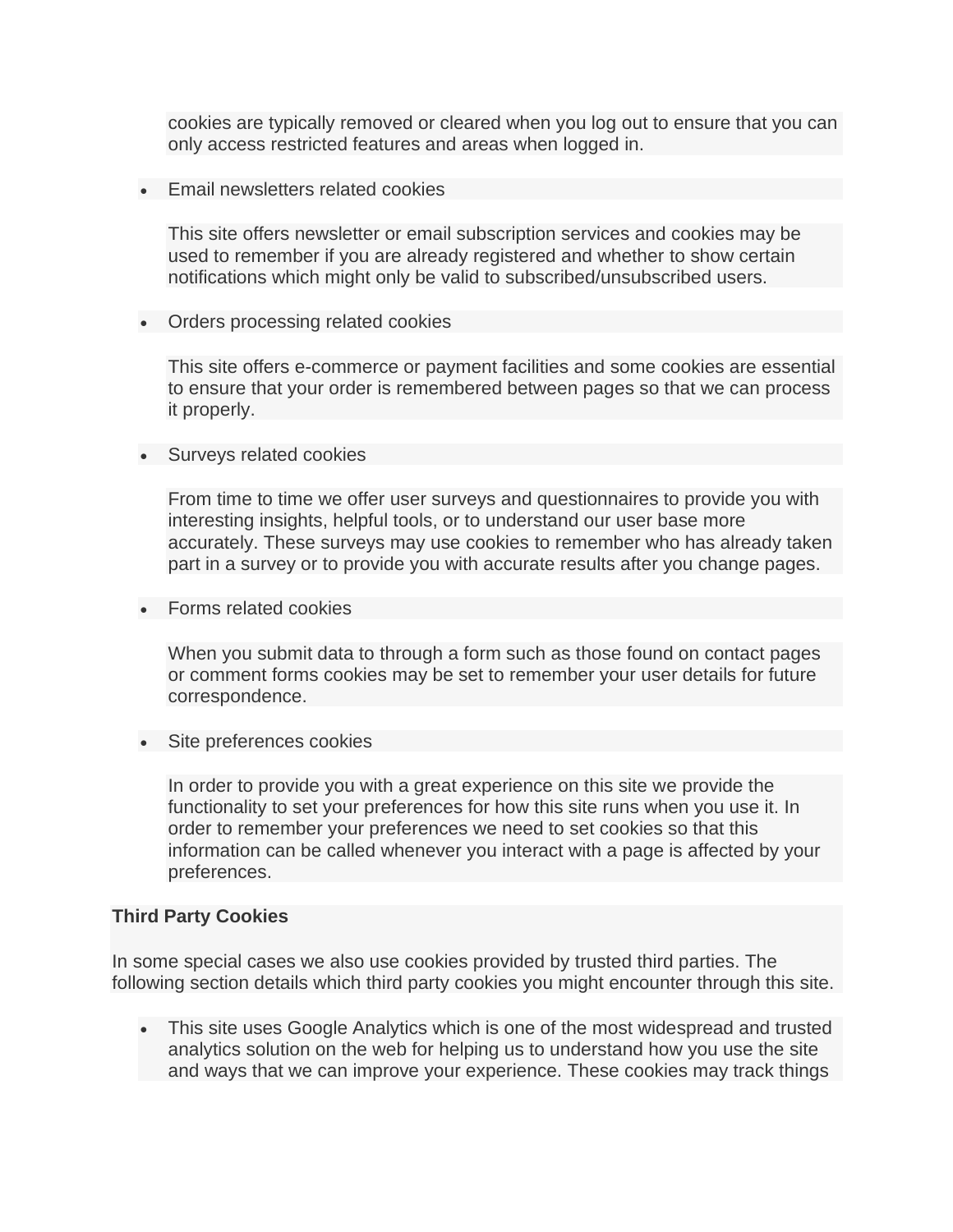such as how long you spend on the site and the pages that you visit so we can continue to produce engaging content.

For more information on Google Analytics cookies, see the official Google Analytics page.

- Third party analytics are used to track and measure usage of this site so that we can continue to produce engaging content. These cookies may track things such as how long you spend on the site or pages you visit which helps us to understand how we can improve the site for you.
- From time to time we test new features and make subtle changes to the way that the site is delivered. When we are still testing new features these cookies may be used to ensure that you receive a consistent experience whilst on the site whilst ensuring we understand which optimisations our users appreciate the most.
- As we sell products it's important for us to understand statistics about how many of the visitors to our site actually make a purchase and as such this is the kind of data that these cookies will track. This is important to you as it means that we can accurately make business predictions that allow us to monitor our advertising and product costs to ensure the best possible price.
- The Google AdSense service we use to serve advertising uses a DoubleClick cookie to serve more relevant ads across the web and limit the number of times that a given ad is shown to you.

For more information on Google AdSense see the official Google AdSense privacy FAQ.

- We use adverts to offset the costs of running this site and provide funding for further development. The behavioural advertising cookies used by this site are designed to ensure that we provide you with the most relevant adverts where possible by anonymously tracking your interests and presenting similar things that may be of interest.
- Several partners advertise on our behalf and affiliate tracking cookies simply allow us to see if our customers have come to the site through one of our partner sites so that we can credit them appropriately and where applicable allow our affiliate partners to provide any bonus that they may provide you for making a purchase.
- We also use social media buttons and/or plugins on this site that allow you to connect with your social network in various ways. For these to work the following social media sites including; {List the social networks whose features you have integrated with your site?:12}, will set cookies through our site which may be